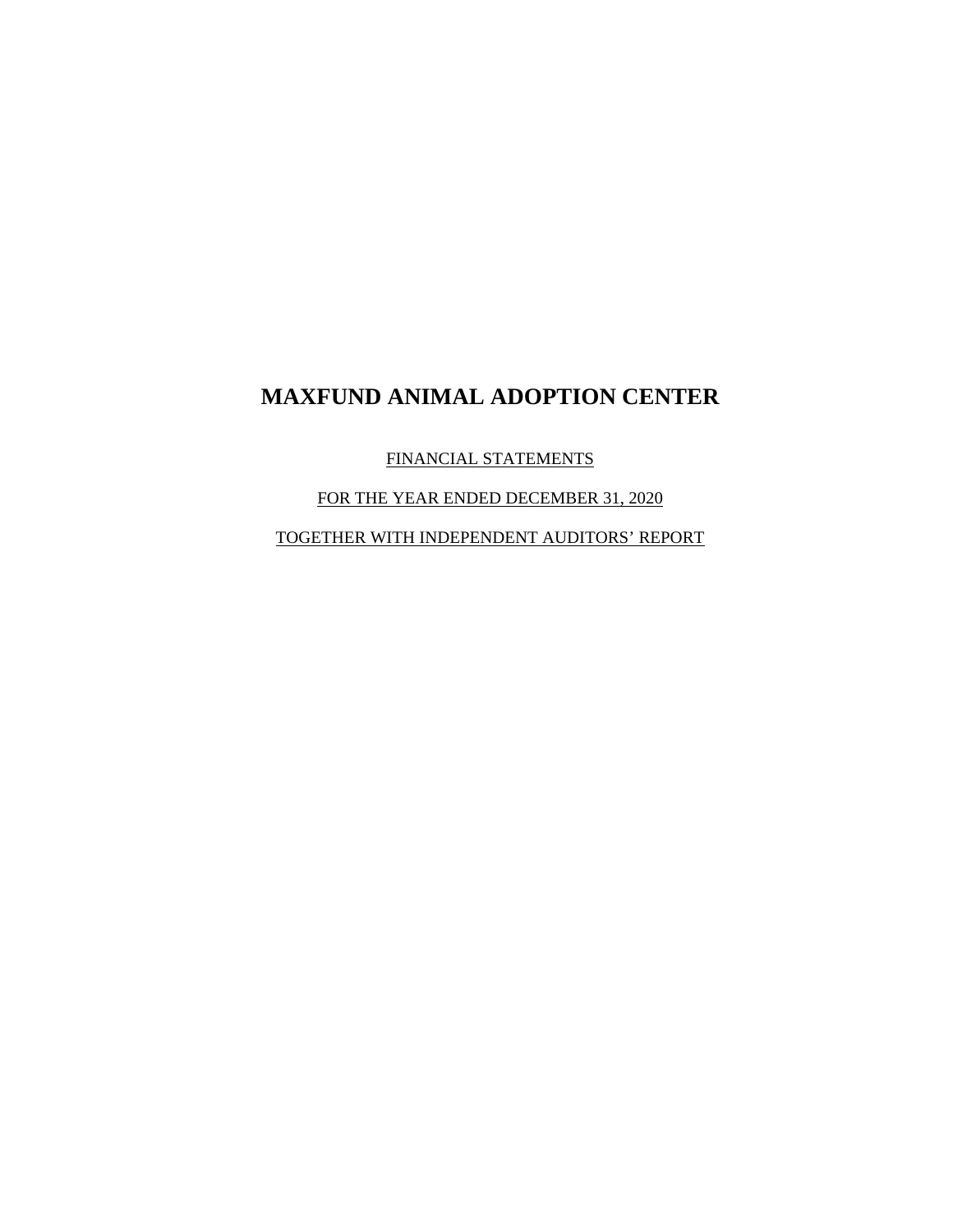### FINANCIAL STATEMENTS FOR THE YEAR ENDED DECEMBER 31, 2020

# **CONTENTS**

|                                         | Page           |
|-----------------------------------------|----------------|
| <b>Independent Auditors' Report</b>     | 1              |
| <b>Financial Statements</b>             |                |
| <b>Statement of Financial Position</b>  | 3              |
| <b>Statement of Activities</b>          | $\overline{4}$ |
| <b>Statement of Functional Expenses</b> | 5              |
| <b>Statement of Cash Flows</b>          | 6              |
| <b>Notes to Financial Statements</b>    | 7              |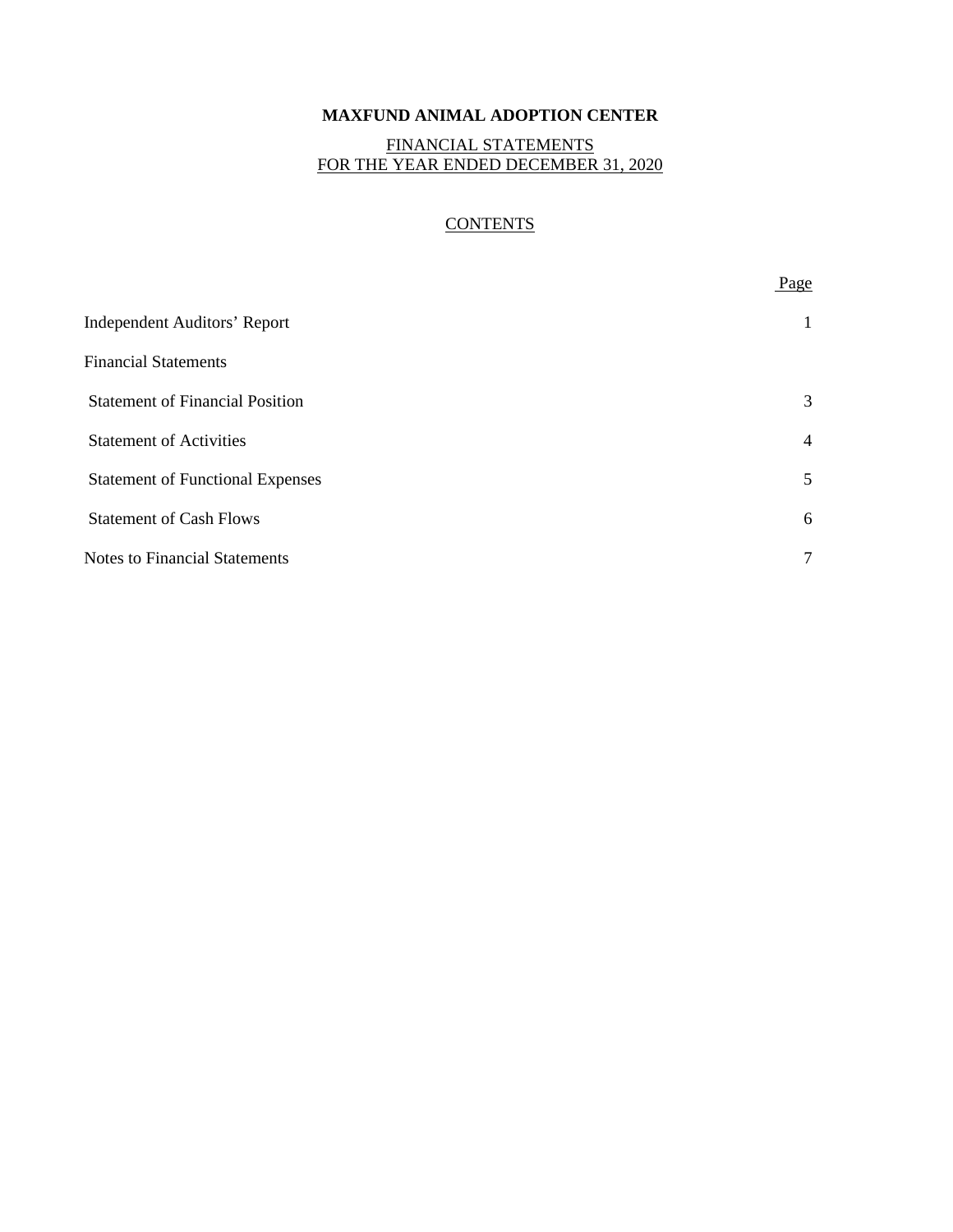

September 16, 2021

# INDEPENDENT AUDITORS' REPORT

Board of Directors MaxFund Animal Adoption Center Denver, Colorado

### **Opinion**

We have audited the accompanying financial statements of MaxFund Animal Adoption Center (a nonprofit organization), which comprise the statement of financial position as of December 31, 2020, and the related statements of activities, functional expenses, and cash flows for the year then ended, and the related notes to the financial statements.

In our opinion, the financial statements referred to above present fairly, in all material respects, the financial position of MaxFund Animal Adoption Center as of December 31, 2020, and the changes in its net assets and its cash flows for the year then ended in accordance with accounting principles generally accepted in the United States of America.

#### **Basis for Opinion**

We conducted our audit in accordance with auditing standards generally accepted in the United States of America. Our responsibilities under those standards are further described in the Auditor's Responsibilities for the Audit of the Financial Statements section of our report. We are required to be independent of MaxFund Animal Adoption Center and to meet our other ethical responsibilities in accordance with the relevant ethical requirements relating to our audit. We believe that the audit evidence we have obtained is sufficient and appropriate to provide a basis for our audit opinion.

#### **Responsibilities of Management for the Financial Statements**

Management is responsible for the preparation and fair presentation of the financial statements in accordance with accounting principles generally accepted in the United States of America, and for the design, implementation, and maintenance of internal control relevant to the preparation and fair presentation of financial statements that are free from material misstatement, whether due to fraud or error.

In preparing the financial statements, management is required to evaluate whether there are conditions or events, considered in the aggregate, that raise substantial doubt about MaxFund Animal Adoption Center's ability to continue as a going concern within one year after the date that the financial statements are available to be issued.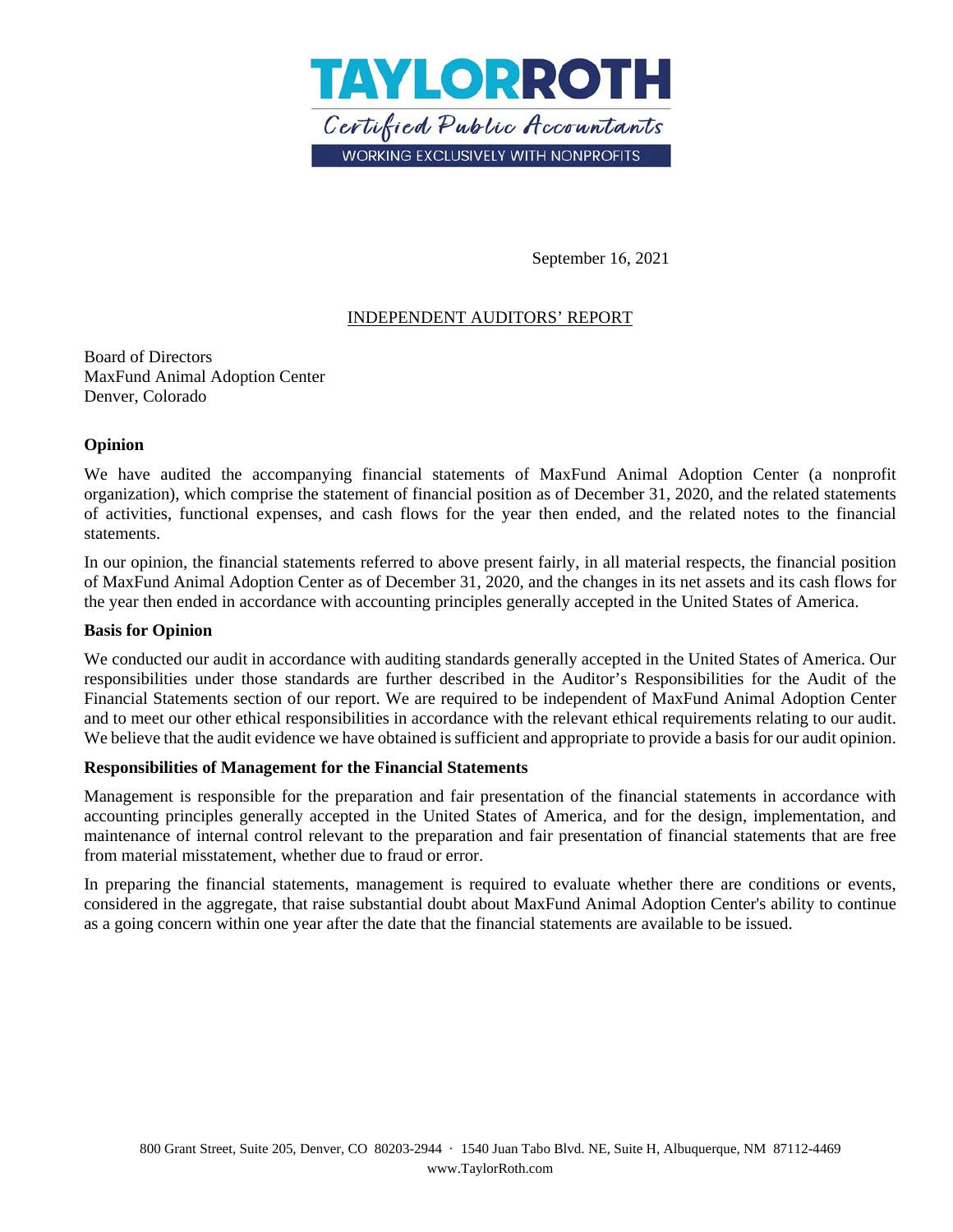#### **Auditor's Responsibilities for the Audit of the Financial Statements**

Our objectives are to obtain reasonable assurance about whether the financial statements as a whole are free from material misstatement, whether due to fraud or error, and to issue an auditor's report that includes our opinion. Reasonable assurance is a high level of assurance but is not absolute assurance and therefore is not a guarantee that an audit conducted in accordance with generally accepted auditing standards will always detect a material misstatement when it exists. The risk of not detecting a material misstatement resulting from fraud is higher than for one resulting from error, as fraud may involve collusion, forgery, intentional omissions, misrepresentations, or the override of internal control. Misstatements, including omissions, are considered material if there is a substantial likelihood that, individually or in the aggregate, they would influence the judgment made by a reasonable user based on the financial statements.

In performing an audit in accordance with generally accepted auditing standards, we:

- Exercise professional judgment and maintain professional skepticism throughout the audit.
- Identify and assess the risks of material misstatement of the financial statements, whether due to fraud or error, and design and perform audit procedures responsive to those risks. Such procedures include examining, on a test basis, evidence regarding the amounts and disclosures in the financial statements.
- Obtain an understanding of internal control relevant to the audit in order to design audit procedures that are appropriate in the circumstances, but not for the purpose of expressing an opinion on the effectiveness of MaxFund Animal Adoption Center's internal control. Accordingly, no such opinion is expressed.
- Evaluate the appropriateness of accounting policies used and the reasonableness of significant accounting estimates made by management, as well as evaluate the overall presentation of the financial statements.
- Conclude whether, in our judgment, there are conditions or events, considered in the aggregate, that raise substantial doubt about MaxFund Animal Adoption Center's ability to continue as a going concern for a reasonable period of time.

We are required to communicate with those charged with governance regarding, among other matters, the planned scope and timing of the audit, significant audit findings, and certain internal control related matters that we identified during the audit.

#### **Report on Summarized Comparative Information**

We have previously audited MaxFund Animal Adoption Center's 2019 financial statements, and we expressed an unmodified audit opinion on those audited financial statements in our report dated October 14, 2020. In our opinion, the summarized comparative information presented herein as of and for the year ended December 31, 2019, is consistent, in all material respects, with the audited financial statements from which it has been derived.

> Taylor Roth and Compay PIK TAYLOR ROTH AND COMPANY CERTIFIED PUBLIC ACCOUNTANTS DENVER, COLORADO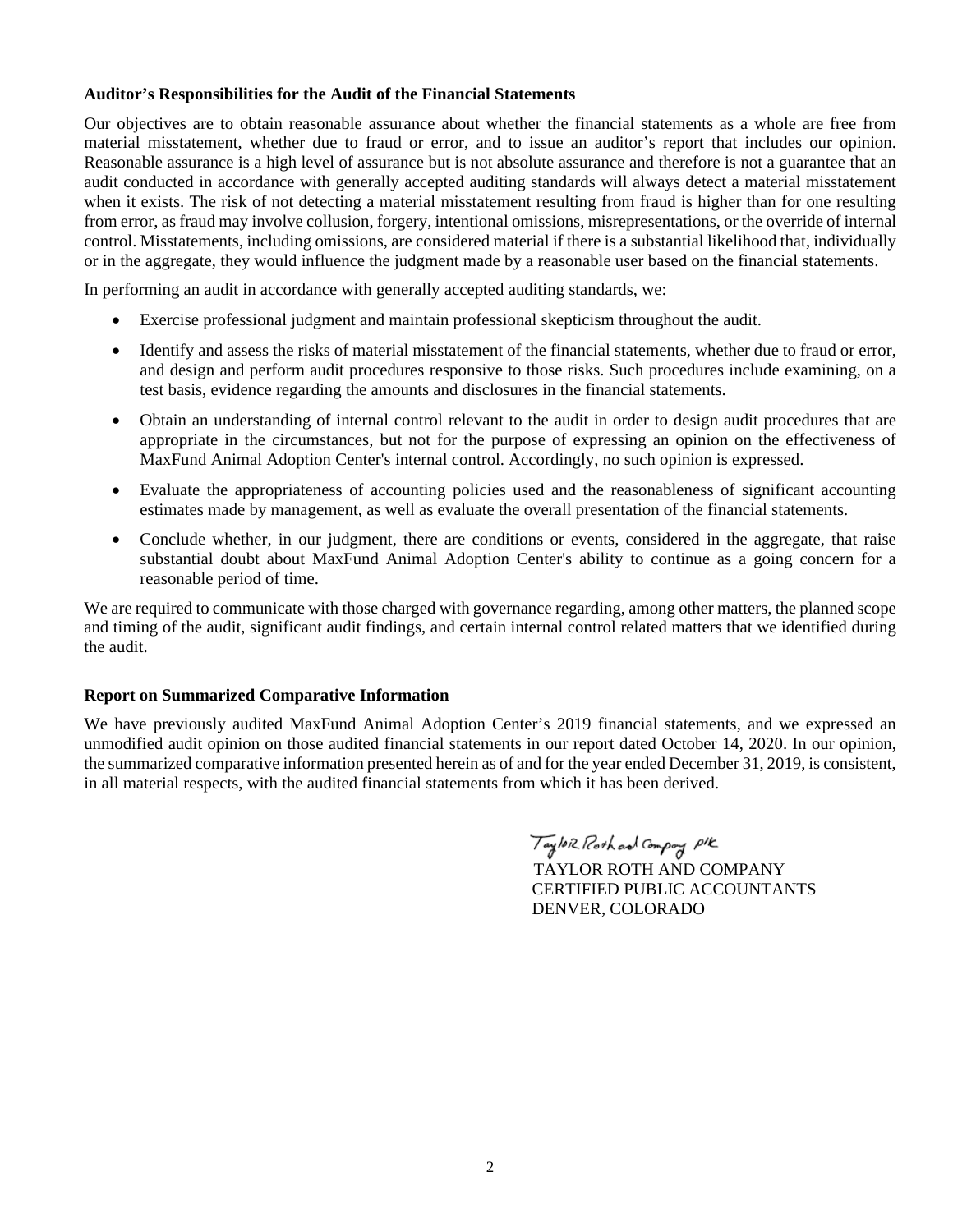# STATEMENT OF FINANCIAL POSITION DECEMBER 31, 2020 (WITH COMPARATIVE TOTALS FOR 2019)

|                                           | 2020            | 2019            |
|-------------------------------------------|-----------------|-----------------|
| Assets                                    |                 |                 |
| Cash and cash equivalents                 | \$<br>2,970,597 | \$<br>2,431,544 |
| Grants receivable                         | 25,000          |                 |
| Investments (Note 3)                      | 5,029,063       | 5,162,164       |
| Property and equipment (Note 4)           | 6,805,022       | 5,997,961       |
| <b>Total assets</b>                       | \$14,829,682    | \$13,591,669    |
| Liabilities and net assets                |                 |                 |
| Liabilities                               |                 |                 |
| Accounts payable                          | \$<br>53,463    | \$<br>70,102    |
| Paycheck Protection Program loan (Note 5) | 311,000         |                 |
| Accrued payroll costs                     | 230             | 60,435          |
| Annuity payable to founder                |                 | 24,291          |
| Capital lease obligation (Note 6)         | 2,682           | 10,416          |
| <b>Total liabilities</b>                  | 367,375         | 165,244         |
| Net assets                                |                 |                 |
| Without donor restrictions                |                 |                 |
| Undesignated                              | 4,509,235       | 4,549,859       |
| Net investment in fixed assets            | 6,802,340       | 5,987,545       |
| Board designated building fund            | 3,150,732       | 2,889,021       |
|                                           | 14,462,307      | 13,426,425      |
| Total liabilities and net assets          | \$14,829,682    | \$13,591,669    |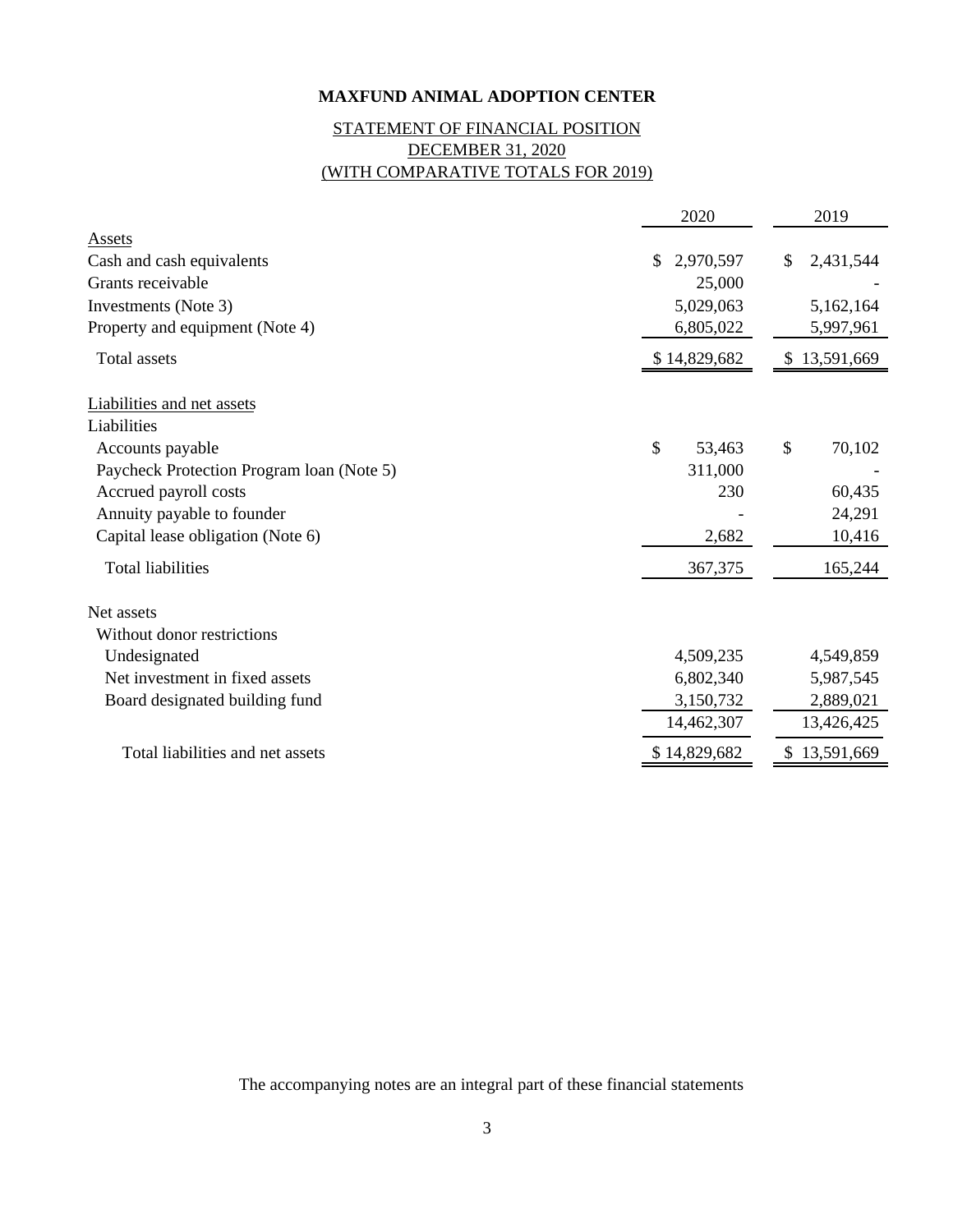# **MAXFUND ANIMAL ADOPTION CENTER** STATEMENT OF ACTIVITIES FOR THE YEAR ENDED DECEMBER 31, 2020 (WITH COMPARATIVE TOTALS FOR 2019)

|                                 | 2020                                 |                            |                  | 2019            |  |
|---------------------------------|--------------------------------------|----------------------------|------------------|-----------------|--|
|                                 | <b>Without Donor</b><br>Restrictions | With Donor<br>Restrictions | Total            | Total           |  |
| Revenue and other support       |                                      |                            |                  |                 |  |
| Veterinary services             | 1,651,819<br>\$                      |                            | 1,651,819<br>\$. | 1,402,870<br>\$ |  |
| <b>Bequests</b>                 | 1,347,589                            |                            | 1,347,589        | 1,063,896       |  |
| Contributions - individuals     | 1,089,671                            |                            | 1,089,671        | 483,565         |  |
| Investment income, net of fees  | 348,828                              |                            | 348,828          | 640,138         |  |
| Grants - foundations            | 243,513                              |                            | 243,513          | 395,377         |  |
| Adoptions                       | 114,678                              |                            | 114,678          | 119,172         |  |
| Memorials                       | 61,590                               |                            | 61,590           | 38,452          |  |
| Membership                      | 61,634                               |                            | 61,634           | 31,343          |  |
| Special event income            | 13,736                               |                            | 13,736           | 121,534         |  |
| Less: direct event expenses     | (8,518)                              |                            | (8,518)          | (74, 631)       |  |
| Pet Pals                        | 4,905                                |                            | 4,905            | 4,767           |  |
| Merchandise                     | 6,251                                |                            | 6,251            | 20              |  |
| Gain(loss) on sale of assets    | (24, 512)                            |                            | (24,512)         |                 |  |
| Other                           | 669                                  |                            | 669              | 13,564          |  |
| In-kind (Note 7)                | 176,785                              |                            | 176,785          | 115,306         |  |
| Total revenue and other support | 5,088,638                            |                            | 5,088,638        | 4,355,373       |  |
| <b>Expense</b>                  |                                      |                            |                  |                 |  |
| Program services                |                                      |                            |                  |                 |  |
| Shelter/Adoption Education      | 1,936,699                            |                            | 1,936,699        | 1,486,138       |  |
| Veterinary/Clinic               | 1,559,682                            |                            | 1,559,682        | 1,503,134       |  |
| Outreach                        | 101,714                              |                            | 101,714          | 181,493         |  |
| Total program services          | 3,598,095                            |                            | 3,598,095        | 3,170,765       |  |
| Supporting services             |                                      |                            |                  |                 |  |
| Management and general          | 346,459                              |                            | 346,459          | 280,886         |  |
| Fund-raising                    | 108,202                              |                            | 108,202          | 110,115         |  |
| Total expense                   | 4,052,756                            |                            | 4,052,756        | 3,561,766       |  |
| Change in net assets            | 1,035,882                            |                            | 1,035,882        | 793,607         |  |
| Net assets, beginning of year   | 13,426,425                           |                            | 13,426,425       | 12,632,818      |  |
| Net assets, end of year         | \$14,462,307                         | \$                         | \$14,462,307     | \$13,426,425    |  |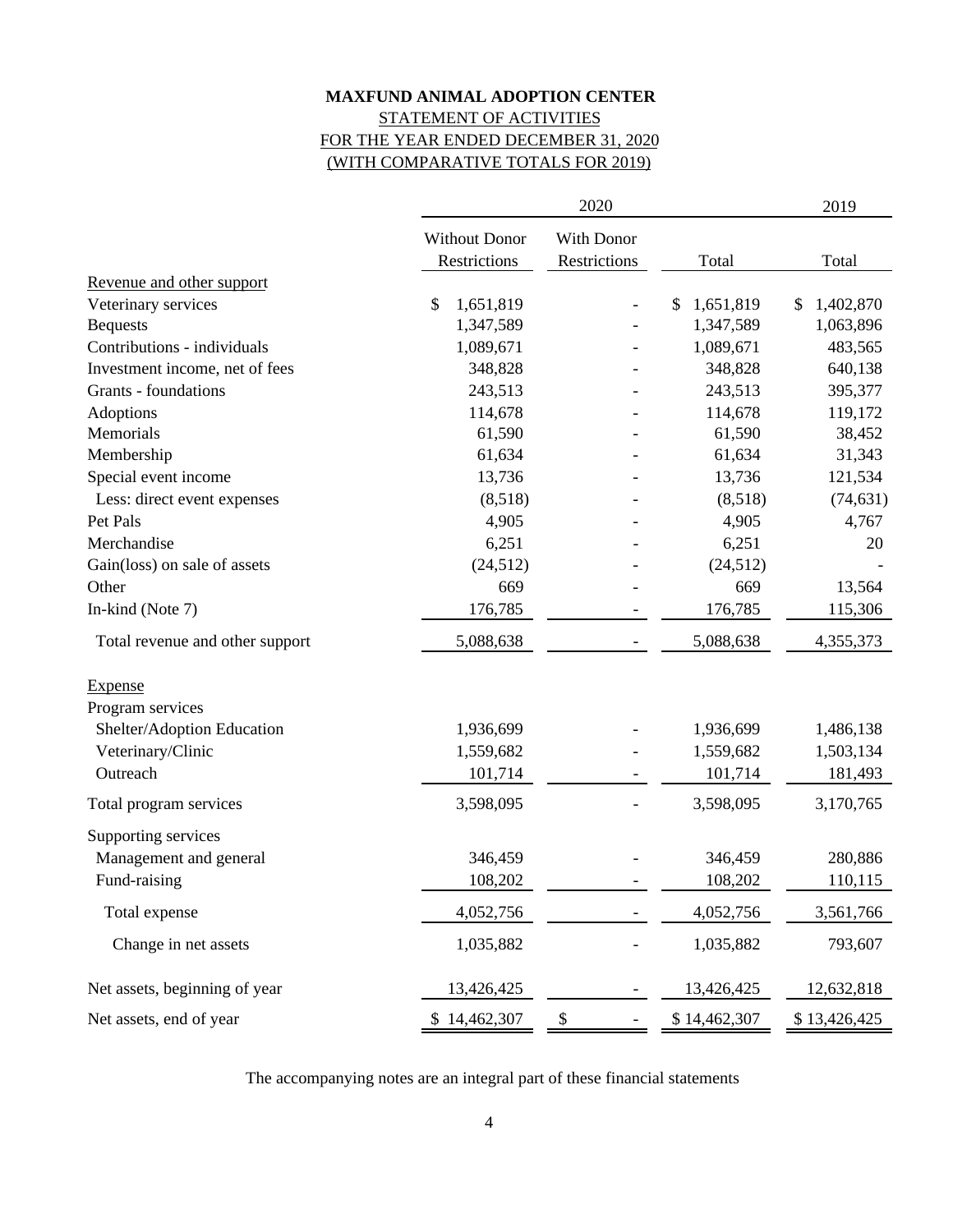|                                       | 2020                               |                      |                          |                  | 2019                         |                          |             |             |
|---------------------------------------|------------------------------------|----------------------|--------------------------|------------------|------------------------------|--------------------------|-------------|-------------|
|                                       | Program Services                   |                      |                          |                  | <b>Supporting Services</b>   |                          |             |             |
|                                       | Shelter<br>Operations/<br>Adoption | Veterinary<br>Clinic | Outreach                 | Total<br>Program | Management<br>and<br>General | Fund-<br>raising         | Total       | Total       |
| Salaries                              | 569,539<br>\$                      | 650,901<br>\$        | \$<br>81,363             | \$1,301,803      | 244,088<br>\$                | \$<br>81,362             | \$1,627,253 | \$1,507,926 |
| Payroll taxes and benefits            | 58,108                             | 66,410               | 8,301                    | 132,819          | 24,904                       | 8,301                    | 166,024     | 150,733     |
| Medical supplies                      | 178,981                            | 395,951              | 3,105                    | 578,037          |                              |                          | 578,037     | 459,732     |
| Veterinarians and medical consultants | 361,540                            | 172,324              |                          | 533,864          |                              |                          | 533,864     | 483,334     |
| Contract labor                        | 202,706                            | 18,317               | 1,000                    | 222,023          | 10,576                       |                          | 232,599     | 133,568     |
| Supplies                              | 179,058                            | 26,250               |                          | 205,308          |                              |                          | 205,308     | 187,823     |
| Advertising                           | 51,643                             | 28,169               | $\overline{\phantom{a}}$ | 79,812           | $\overline{\phantom{a}}$     | 14,084                   | 93,896      | 65,408      |
| Utilities                             | 55,292                             | 20,200               |                          | 75,492           |                              |                          | 75,492      | 80,809      |
| Repairs and maintenance               | 32,903                             | 26,921               |                          | 59,824           |                              |                          | 59,824      | 60,927      |
| Professional fees                     | 18,472                             | 21,110               | 2,639                    | 42,221           | 7,916                        | 2,639                    | 52,776      | 46,478      |
| Legal services                        |                                    |                      |                          |                  | 43,635                       |                          | 43,635      | 44,476      |
| Printing                              | 12,988                             | 25,975               | 1,732                    | 40,695           | 866                          | 1,731                    | 43,292      | 33,004      |
| Merchant fees                         | 5,323                              | 21,667               |                          | 26,990           |                              |                          | 26,990      | 22,770      |
| Insurance                             | 21,547                             | 2,112                | 2,578                    | 26,237           |                              | $\overline{\phantom{a}}$ | 26,237      | 24,552      |
| Telephone and interne                 | 8,193                              | 15,643               |                          | 23,836           |                              | $\overline{\phantom{0}}$ | 23,836      | 23,493      |
| Postage                               | 13,528                             |                      | $\overline{\phantom{a}}$ | 13,528           |                              | $\overline{\phantom{m}}$ | 13,528      | 10,303      |
| Taxes and license fees                | 11,971                             | 1,063                | 124                      | 13,158           |                              | 85                       | 13,243      | 4,071       |
| Accounting                            |                                    |                      |                          |                  | 12,075                       | $\overline{\phantom{0}}$ | 12,075      | 12,540      |
| Contributions to others               | 9,000                              |                      |                          | 9,000            |                              |                          | 9,000       | 5,000       |
| Animal disposal                       | 220                                | 7,095                |                          | 7,315            |                              |                          | 7,315       | 6,873       |
| Technology                            | 2,917                              |                      | $\overline{\phantom{a}}$ | 2,917            |                              |                          | 2,917       | 6,601       |
| Education and training                | 1,098                              | 166                  | $\overline{\phantom{a}}$ | 1,264            | 935                          | $\overline{\phantom{a}}$ | 2,199       | 1,170       |
| Travel                                | 1,842                              |                      | 93                       | 1,935            |                              |                          | 1,935       | 2,174       |
| Dues and subscriptions                | 1,833                              |                      |                          | 1,833            |                              |                          | 1,833       | 2,208       |
| Meals and entertainment               | 1,481                              | 36                   |                          | 1,517            | 224                          |                          | 1,741       | 5,000       |
| Equipment                             |                                    | 386                  | 226                      | 612              |                              |                          | 612         | 725         |
| Interest expense                      |                                    |                      |                          |                  | 415                          |                          | 415         | 2,151       |
| <b>Bank</b> fees                      | 191                                | 26                   |                          | 217              | 134                          |                          | 351         | 346         |
| Miscellaneous                         | 717                                |                      |                          | 717              |                              |                          | 717         | 568         |
|                                       | 1,801,091                          | 1,500,722            | 101,161                  | 3,402,974        | 345,768                      | 108,202                  | 3,856,944   | 3,384,763   |
| Depreciation                          | 135,608                            | 58,960               | 553                      | 195,121          | 691                          |                          | 195,812     | 177,003     |
| Total                                 | \$1,936,699                        | \$1,559,682          | 101,714<br>\$            | \$3,598,095      | \$ 346,459                   | \$108,202                | \$4,052,756 | \$3,561,766 |

# STATEMENT OF FUNCTIONAL EXPENSES FOR THE YEAR ENDED DECEMBER 31, 2020 (WITH COMPARATIVE TOTALS FOR 2019)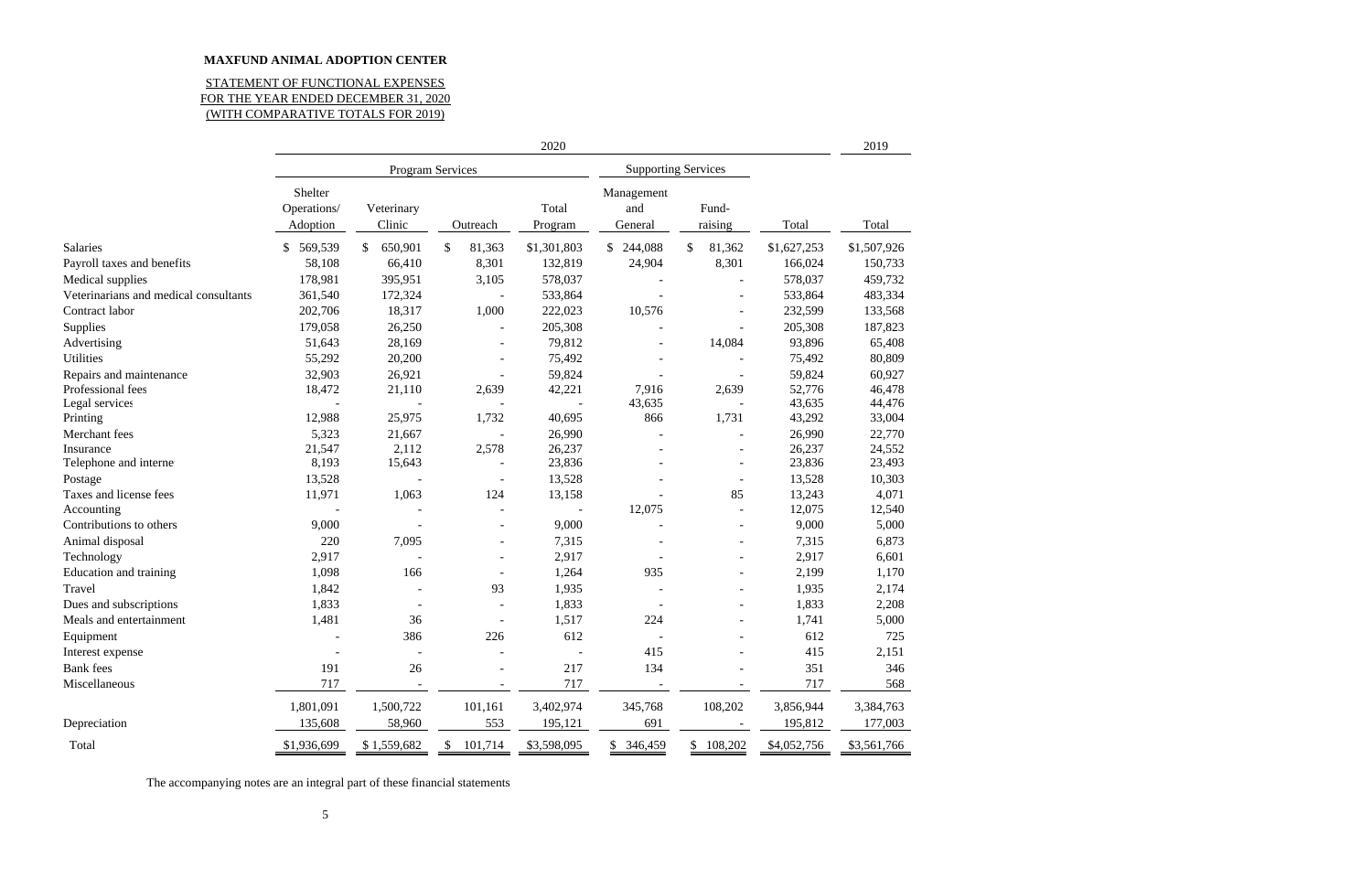# STATEMENT OF CASH FLOWS FOR THE YEAR ENDED DECEMBER 31, 2020 (WITH COMPARATIVE TOTALS FOR 2019)

|                                                      | 2020                                         | 2019          |
|------------------------------------------------------|----------------------------------------------|---------------|
| Cash flows from operating activities                 |                                              |               |
| Change in net assets                                 | \$1,035,882                                  | \$<br>793,607 |
| Adjustments to reconcile change in net assets        |                                              |               |
| to net cash provided(used) by operating activities   |                                              |               |
| (Gain) loss on investments                           | (381, 530)                                   | (513, 629)    |
| (Gain) loss on sale of assets                        | 24,512                                       |               |
| Depreciation                                         | 181,942                                      | 177,003       |
| Change in value of annuity payable                   | (24,291)                                     | (31,600)      |
| Changes in operating assets and liabilities          |                                              |               |
| (Increase) decrease in grants receivable             | (25,000)                                     |               |
| Increase(decrease) in accounts payable               | (16, 639)                                    | 8,168         |
| Increase(decrease) in accrued payroll costs          | (60,205)                                     | 39,038        |
| Net cash provided (used) by operating activities     | 734,671                                      | 472,587       |
| Cash flows from investing activities                 |                                              |               |
| (Purchase) of fixed assets                           | (1,679,376)                                  | (1,174,106)   |
| Proceeds from sale of fixed assets                   | 665,861                                      |               |
| (Purchase) proceeds of investments                   | (18,076)                                     | (19, 945)     |
| (Reinvestment) proceeds of earnings                  | 532,707                                      | (126, 509)    |
| Net cash provided (used) by investing activities     | (498, 884)                                   | (1,320,560)   |
| Cash flows from financing activities                 |                                              |               |
| Proceeds from Paycheck Protection Program loan       | 311,000                                      |               |
| (Payments) on capital lease obligation               | (7, 734)                                     | (7, 284)      |
| Net cash provided (used) by financing activities     | 303,266                                      | (7, 284)      |
| Net increase (decrease) in cash and cash equivalents | 539,053                                      | (855, 257)    |
| Cash and cash equivalents, beginning of year         | 2,431,544                                    | 3,286,801     |
| Cash and cash equivalents, end of year               | \$2,970,597                                  | \$2,431,544   |
| Supplemental disclosure of information:              |                                              |               |
| Cash paid during the period for interes              | $\overline{\mathcal{S}}$<br>$\overline{415}$ | \$<br>2,151   |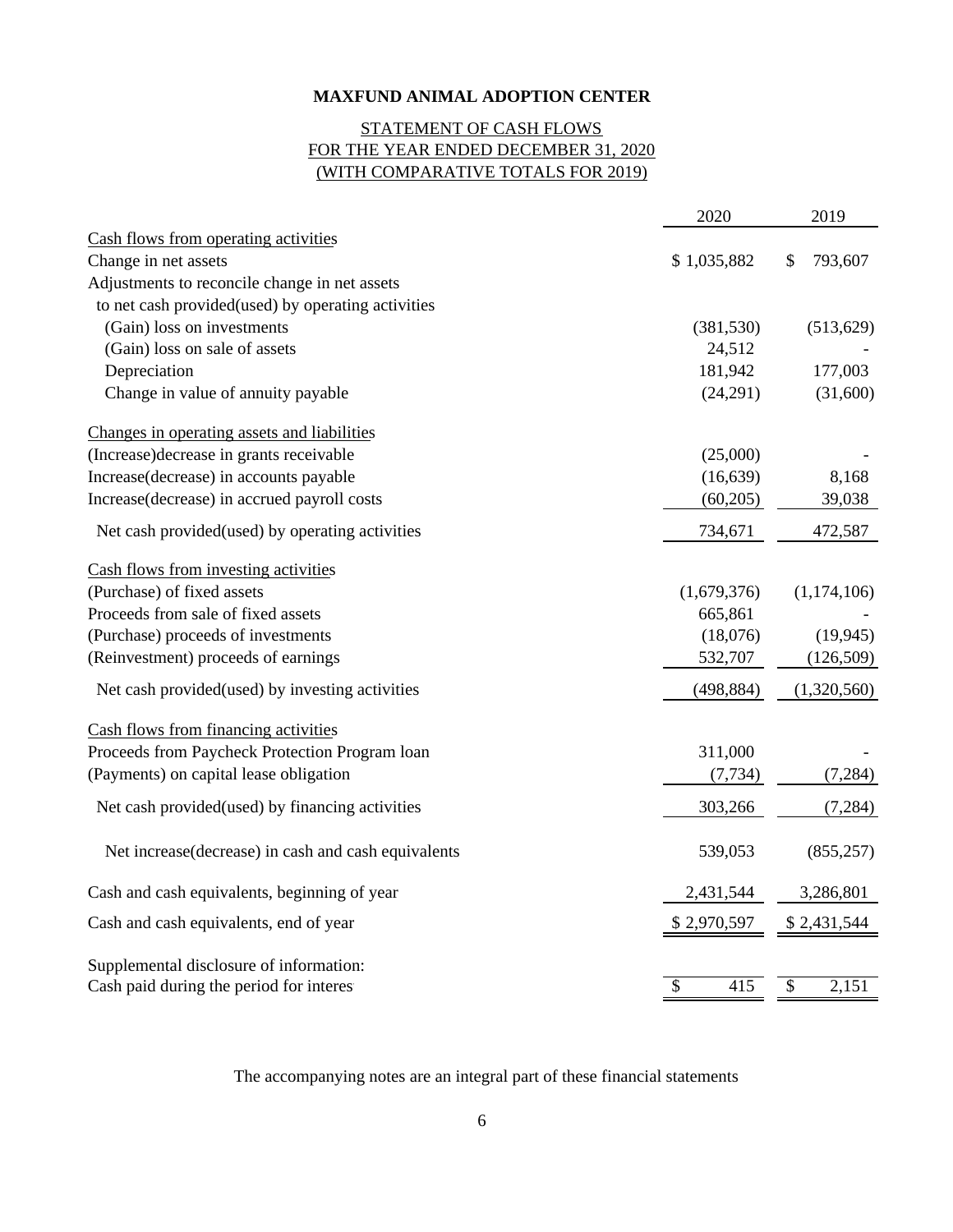#### NOTES TO FINANCIAL STATEMENTS DECEMBER 31, 2020

#### NOTE 1 - NATURE OF ACTIVITIES

MaxFund Animal Adoption Center (the Organization) is located in Denver, Colorado, and was incorporated in 1989 as a nonprofit corporation under the laws of the State of Colorado. The Organization's mission is to provide medical care for injured pets with no known owners, and to seek out new homes for these animals once they have recovered. The Organization is funded primarily by veterinary services, bequests, and contributions.

#### NOTE 2 - SUMMARY OF SIGNIFICANT ACCOUNTING POLICIES AND PROCEDURES

#### 1. Basis of Accounting

The financial statements of the Organization have been prepared on the accrual basis of accounting and accordingly reflect all significant receivables, payables, and other liabilities.

#### 2. Basis of Presentation

The Organization is required to report information regarding its financial position and activities according to the following two classes of net assets:

Net assets without donor restrictions: Net assets that are not subject to donor-imposed restrictions and may be expended for any purpose in performing the primary objectives of the Organization. These net assets may be used at the discretion of the Organization's management and board of directors.

Net assets with donor restrictions: Net assets that are subject to stipulations imposed by donors, and grantors. Some donor restrictions are temporary in nature; those restrictions will be met by actions of the Organization or by the passage of time. Other donor restrictions are perpetual in nature, whereby the donor has stipulated that the funds be maintained in perpetuity.

Donor restricted contributions are reported as increases in net assets with donor restrictions. When a restriction expires, net assets are reclassified from net assets with donor restrictions to net assets without donor restrictions in the statement of activities.

Contributions of property and equipment or cash restricted to acquisition of property and equipment are reported as net assets with donor restrictions if the donor has restricted the use of the property or equipment to a particular program. These restrictions expire when the assets are placed in service.

#### 3. Cash and Cash Equivalents

The Organization considers all unrestricted highly liquid investments with an initial maturity of three months or less to be cash equivalents, except for those amounts that are held in the investment portfolio which are invested for long-term purposes.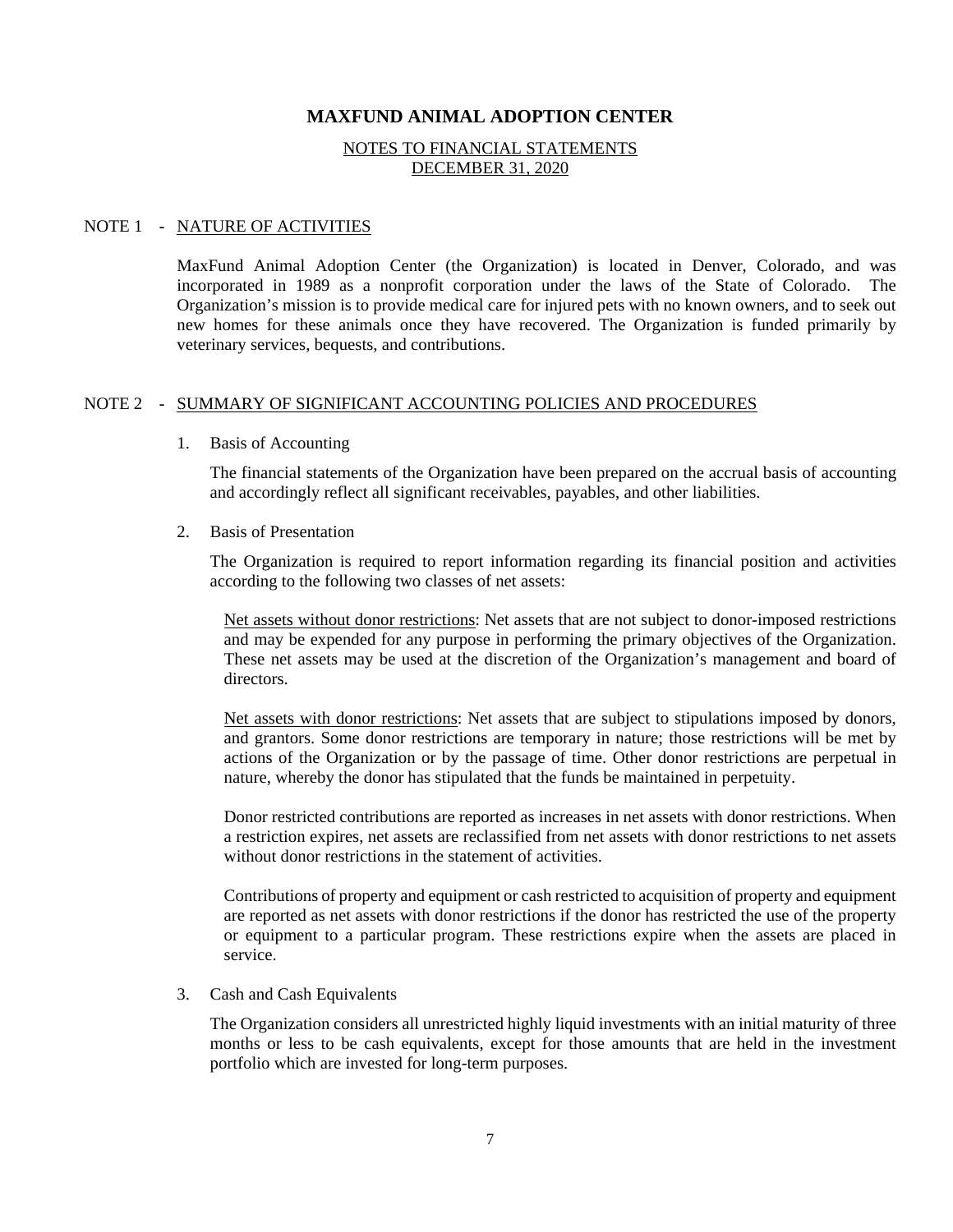#### NOTE 2 - SUMMARY OF SIGNIFICANT ACCOUNTING POLICIES AND PROCEDURES (Continued)

4. Capitalization and Depreciation

The Organization follows the practice of capitalizing all expenditures for property and equipment in excess of \$2,500. The fair value of donated assets is similarly capitalized. Depreciation of property and equipment is provided over the estimated useful lives of the respective assets on a straight-line basis.

5. Estimates

The preparation of financial statements in conformity with generally accepted accounting principles requires management to make estimates and assumptions that affect certain reported amounts and disclosures. Accordingly, actual results could differ from those estimates.

6. Income Taxes

The Organization has received an Internal Revenue Service exemption from federal income taxes under Section 501(c)(3). Accordingly, no provision or liability for income taxes has been provided in the accompanying financial statements.

7. Functional Reporting of Expenses

For the year ended December 31, 2020, the costs of providing the various programs and other activities have been summarized on a functional basis in the statement of activities. Accordingly, certain costs have been allocated among the programs and supporting services benefited. The allocations are determined by management on a rational and systematic basis. Salaries, taxes and employee benefits, and veterinarians are allocated on a time and effort basis. Medical supplies are allocated as they are needed between programs.

8. Summarized Prior-Year Information

The financial statements include certain prior-year summarized comparative information in total but not by net asset class. Such information does not include sufficient detail to constitute a presentation in conformity with generally accepted accounting principles. Accordingly, such information should be read in conjunction with the Organization's financial statements for the year ended December 31, 2019, from which the summarized information was derived.

9. Fair Value Measurements

The Organization is subject to the provisions of the *Fair Value Measurements and Disclosures* accounting standard. This standard requires use of a fair value hierarchy that prioritizes the inputs to valuation techniques used to measure fair value into three levels: quoted market prices in active markets for identical assets and liabilities (Level 1); inputs other than quoted market prices that are observable for the asset or liability, either directly or indirectly (Level 2); and unobservable inputs for the asset or liability (Level 3).

10. Revenue Recognition

The Organization recognizes contributions when cash, securities or other assets; an unconditional promise to give; or a notification of a beneficial interest is received; conditional promises to give with a measurable performance barrier and a right of return are not recognized until the conditions on which they depend have been met.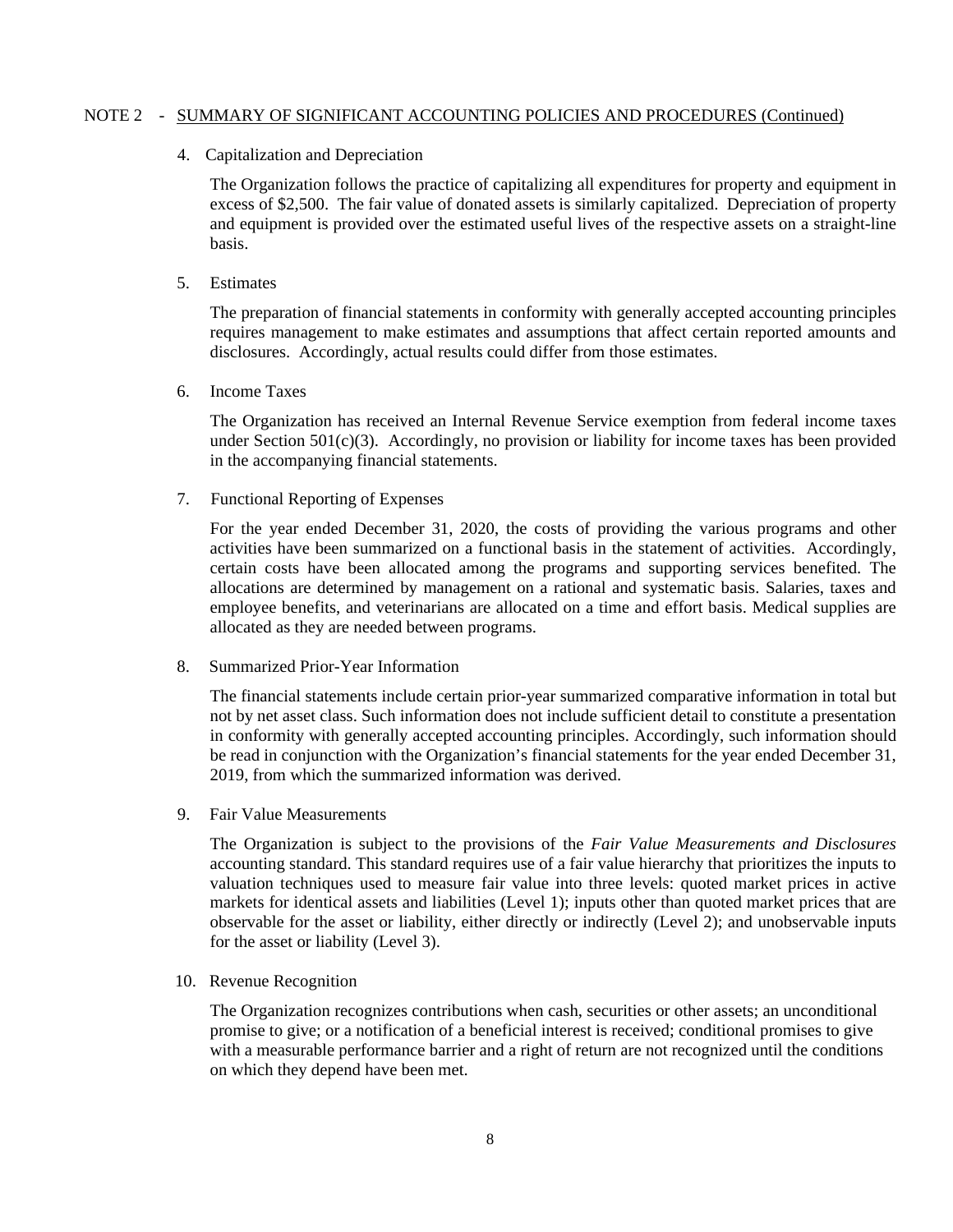#### NOTE 2 - SUMMARY OF SIGNIFICANT ACCOUNTING POLICIES AND PROCEDURES (Concluded)

#### 11. Subsequent Events

Management has evaluated subsequent events through September 16, 2021, the date the financial statements were available to be issued.

### NOTE 3 - INVESTMENTS

The carrying value of investments is based on quoted market prices (Level 1 inputs):

| Description                                 | Amount        |
|---------------------------------------------|---------------|
| Fixed income                                | \$2,556,451   |
| Equities                                    | 2,043,350     |
| Cash                                        | 162,542       |
| Mutual funds                                | 158,416       |
| International equities                      | 75,141        |
| Other                                       | 33,163        |
| Total                                       | \$5,029,063   |
| Investment income is summarized as follows: |               |
| Description                                 | Amount        |
| Unrealized gain                             | \$<br>221,567 |
| Interest and dividend income                | 159,963       |
| Less: management fees                       | (32,702)      |
| Net investment return                       | \$348,828     |

#### NOTE 4 - PROPERTY AND EQUIPMENT

Property and equipment consist of the following:

| Amount        |
|---------------|
| \$<br>834,593 |
| 7,067,345     |
| 825,687       |
| 387,808       |
| 35,121        |
| 19,000        |
| 5,639         |
| 9,175,193     |
| (2,370,171)   |
| \$6,805,022   |
|               |

Depreciation expense for the year was \$195,812.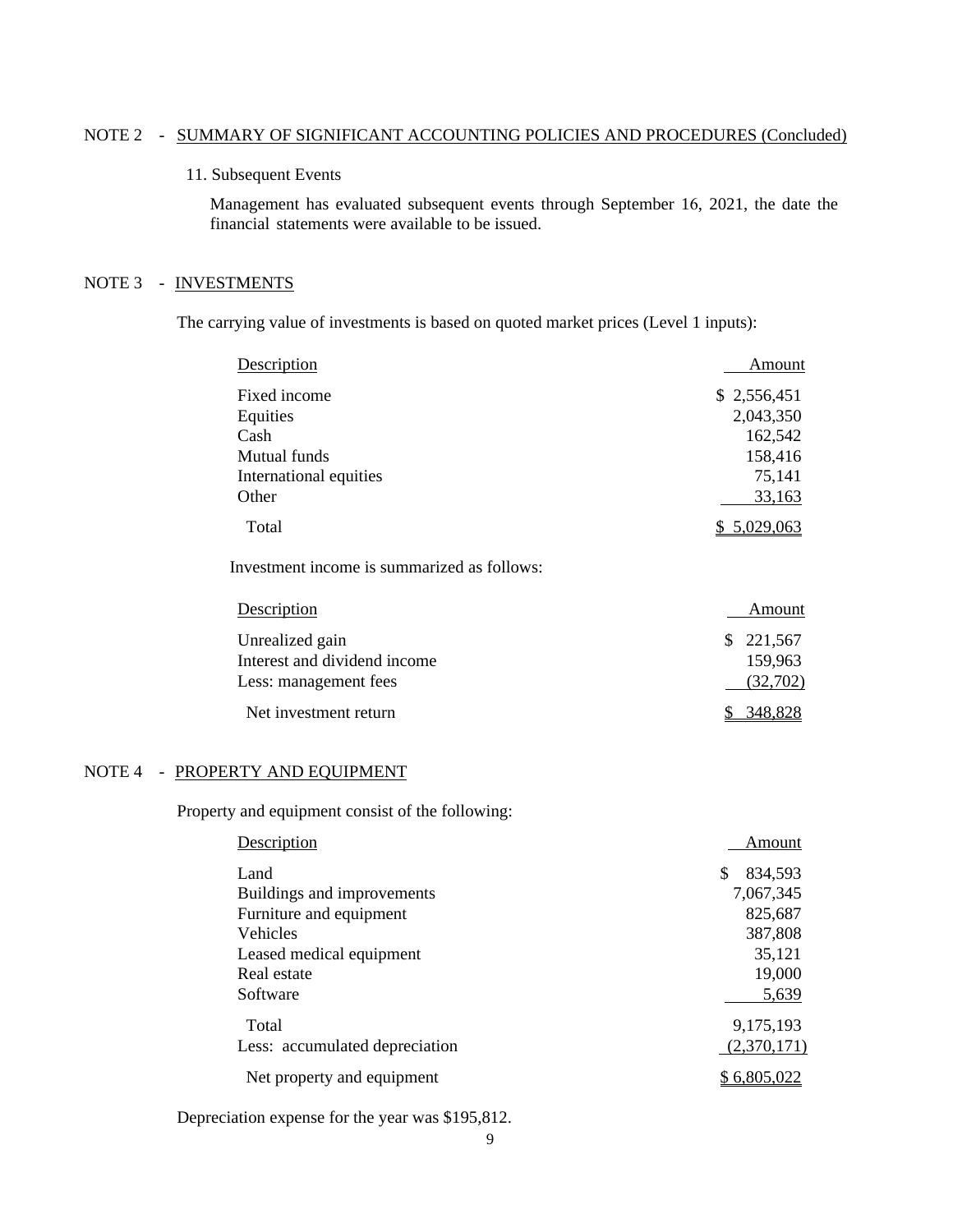#### NOTE 5 - NOTE PAYABLE

On April 21, 2020, the Organization borrowed \$311,000 under the Payroll Protection Program (PPP). Congress established the PPP to provide relief to small businesses during the COVID-19 pandemic as part of the \$2 trillion Coronavirus Aid, Relief, And Economic Security (CARES) Act. The loans and accrued interest are forgivable after eight weeks and up to 24 weeks, as long as the borrower uses the loan proceeds for eligible purposes. PPP proceeds are recognized as a refundable advance liability until the loan is forgiven, and then the liability is reduced, and a contribution is recorded for the amount forgiven. The unforgiven portion of the loan is payable over two years at an interest rate of 1%.

#### NOTE 6 - CAPITAL LEASE OBLIGATION

#### Clinic Equipment

In 2016, the Organization entered into a capital lease for equipment. Under the terms of this agreement, the Organization is obligated for future lease payments of:

| Year                          | Amount             |
|-------------------------------|--------------------|
| 2021<br>Less imputed interest | 2,716<br>S.<br>34) |
| Total                         | 2,682              |

#### NOTE 7 - IN-KIND CONTRIBUTIONS

Donated goods and services are reflected in the accompanying financial statements at their estimated value at date of receipt.

| Description                                        | Amount             |
|----------------------------------------------------|--------------------|
| Dog and cat food and other supplies<br>Advertising | \$93,685<br>83,100 |
| Total                                              | \$176,785          |

No amounts have been reflected in the financial statements for donated services not requiring specific expertise. The Organization received 63,504 volunteer hours in 2020.

# NOTE 8 - CONCENTRATION OF CREDIT RISK

The Organization places most of its cash with one financial institution. Amounts over \$250,000 are not insured by the FDIC or related entity.

#### NOTE 9 - RELATED PARTIES

In 2020, the Organization paid \$75,396 to Pappas Architecture for architectural services. The owner of Pappas Architecture, is a board member of the Organization.